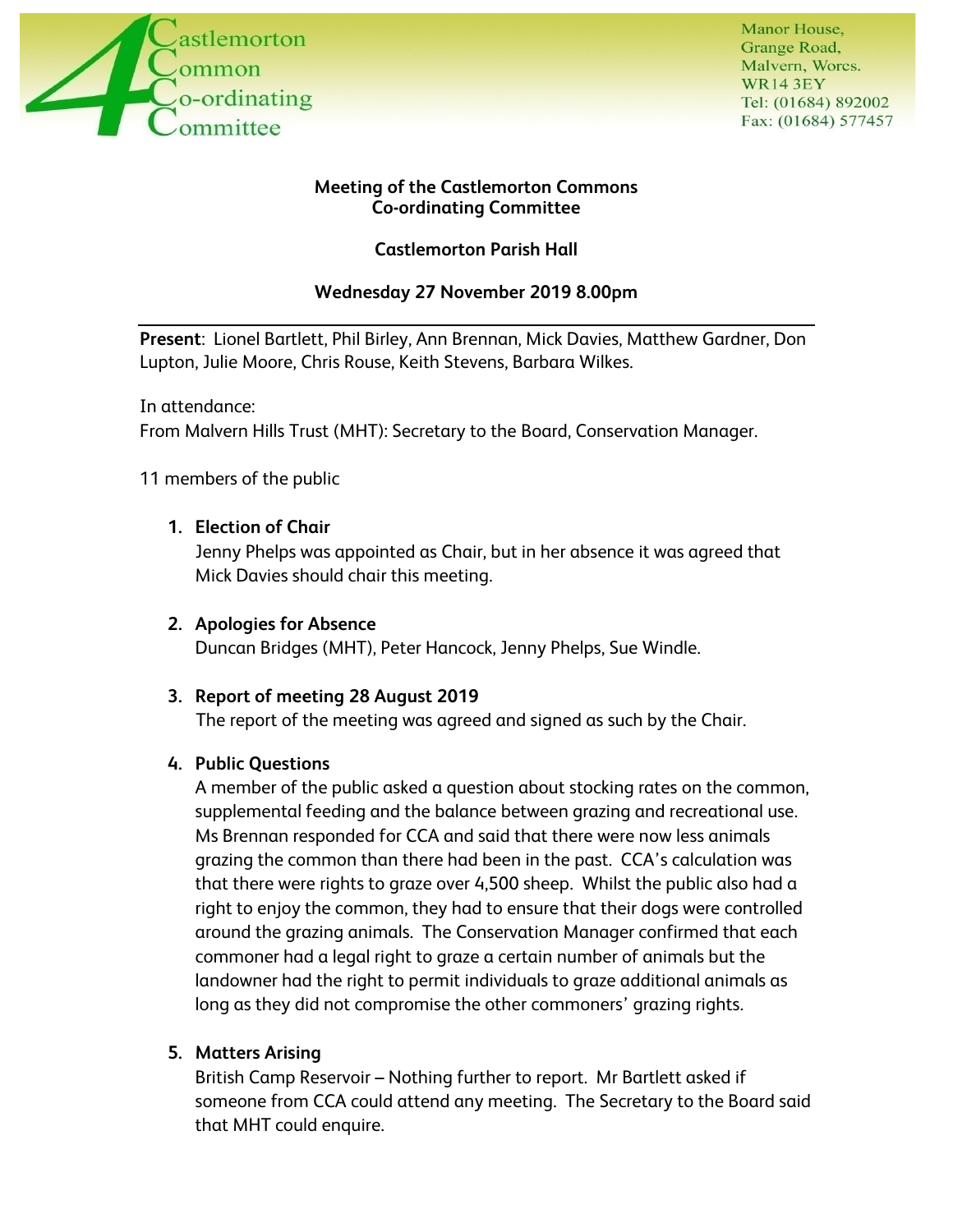Roadside parking by Swinyards car park – the Trust had placed some stones to stop unauthorised parking and further work was planned.

Footpath by Welland boundary – stepping stones had been put down (but they were currently under water).

Signage on the common – The CEO had prepared some signs and the Secretary to the Board would circulate the design. Barbara Wilkes reminded MHT that she had suggested warning signs to protect the frogs on Hollybed Common. **JB, SS** Problems around Hancocks Lane gate – WCC had identified a replacement horse rider friendly latch. Matt Gardner offered to fit it. **JB**

## **6. Report from Malvern Hills Trust**

The Secretary to the Board outlined the process for analysis of the results of the Charity Commission Scheme (CCS) consultation and said that she anticipated the responses would be available for the public in January 2020.

## **7. Report from MHT Conservation Manager:**

Mowing and scrub clearance – MHT were halfway through the winter works on the common. The Secretary to the Board would circulate details of the volunteer day. **SS**

Stock numbers and grazing – there were about 70 cattle and over 500 sheep on the commons. Marlbrook Farm were now grazing some sheep on the common in exercise of their commoners' rights.

Securing the commons – this was on hold, awaiting the CCS.

Southern Hills and Castlemorton – replacement for HLS Scheme. The provisional deadline for applications for Countryside Stewardship Schemes was 1 May 2020. Sue Windle was considering whether an application could be made for Coombe Green.

Pond restoration –Castlemorton Parish Council and the CCA had been notified of the plans to restore these ponds. Matt Gardner confirmed that the ponds by Swinyards were insignificant for stock watering but the Conservation Manager said a bowser could be provided if it was needed. The work was being carried out under licence from Natural England, and an ecologist was working with the Trust. The work was being timed to minimize impact on pondlife.

# **8. Stock visibility/casualties**

Matthew Gardner said he was not aware of any incidents other than one minor collision, where the animal appeared uninjured.

# **9. Reports from CCA**

Ann Brennan reported on various events which CCA had run, including showing around visitors from the Foundation for Common Land. Matt Gardner